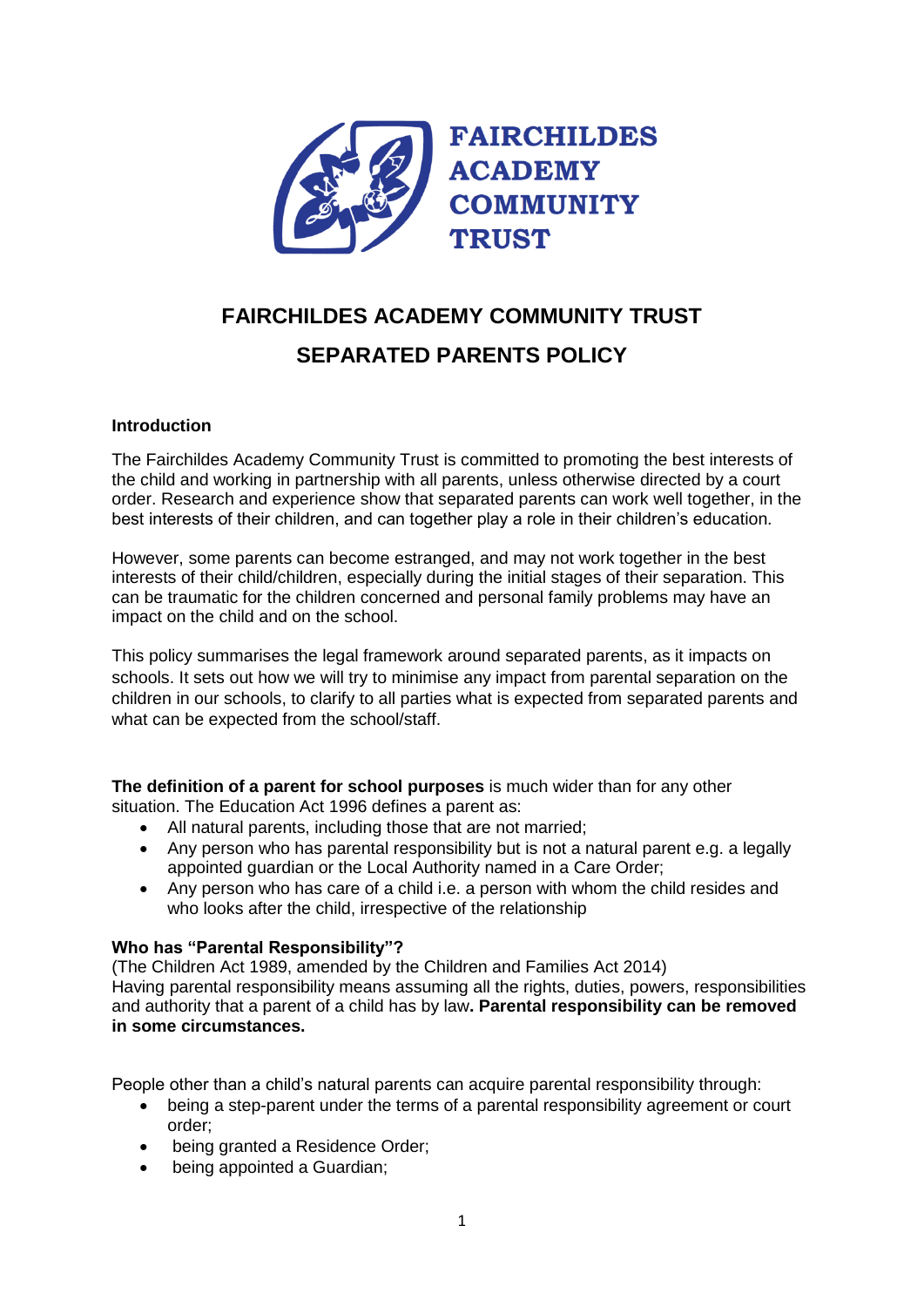- being named in an Emergency Protection Order (although parental responsibility in a such a case is limited to taking reasonable steps to safeguard or promote the child's welfare)
- adopting a child;
- being a parent by virtue of the human Fertilisation and Embryology Act 2008.

If the parents of a child were not married to each other when the child was born, the mother automatically has parental responsibility; however, the father only has parental responsibility if the child was born on, or after 1 December 2003 and if the father jointly registered the birth of the child with the mother.

Parents, as defined above, are entitled to share in the decisions that are made about their child and to be treated equally by Trust schools.

The information provided to the school when the child was enrolled detailing who has parental responsibility for the child will be presumed to be correct unless a court order or original birth certificate proving otherwise is provided to the school.

Similarly, the information provided on the address(es) where the child resides will be presumed to be correct unless a court order proving otherwise is provided to the school.

If a child or young person is under 16 and is living with someone other than a close family relative eg- grandparent then this may be a private fostering arrangement and the local authority will need to be notified.

If at any time, it is unclear who has parental responsibility for a child or young person who attends a School, they will involve the Local Authority to help clarify and resolve the issue. This may include the involvement of Children and Family Services.

#### **Communication with the school**

The school recognises that, while the parents of some pupils may be separated, all parents are entitled to access to information, and involvement in decisions, about their child's education, unless a court order is in place stating otherwise. The school does not have the power to act on the request of one parent to restrict another's entitlement.

Though we aim to work with all parents, it is impractical for any school to contact multiple parents about all events, trips, incidents, to seek permissions, etc. The school will therefore communicate through the primary carer only.

We define the primary carer as; the person with whom the child resides for the majority of the time and who provides the majority of care for that child.

It is the primary carer's responsibility to share relevant information and invitations with the other parent/s.

School's hold parents' evenings within the school year. We expect parents to communicate with each other regarding arrangements for these meetings. The school will consider separate appointments but only by prior arrangement. A request for separate appointments may be denied if the school cannot facilitate the request.

We expect parents to liaise with each other in matters such as the ordering of school photographs, tickets for performances and other instances.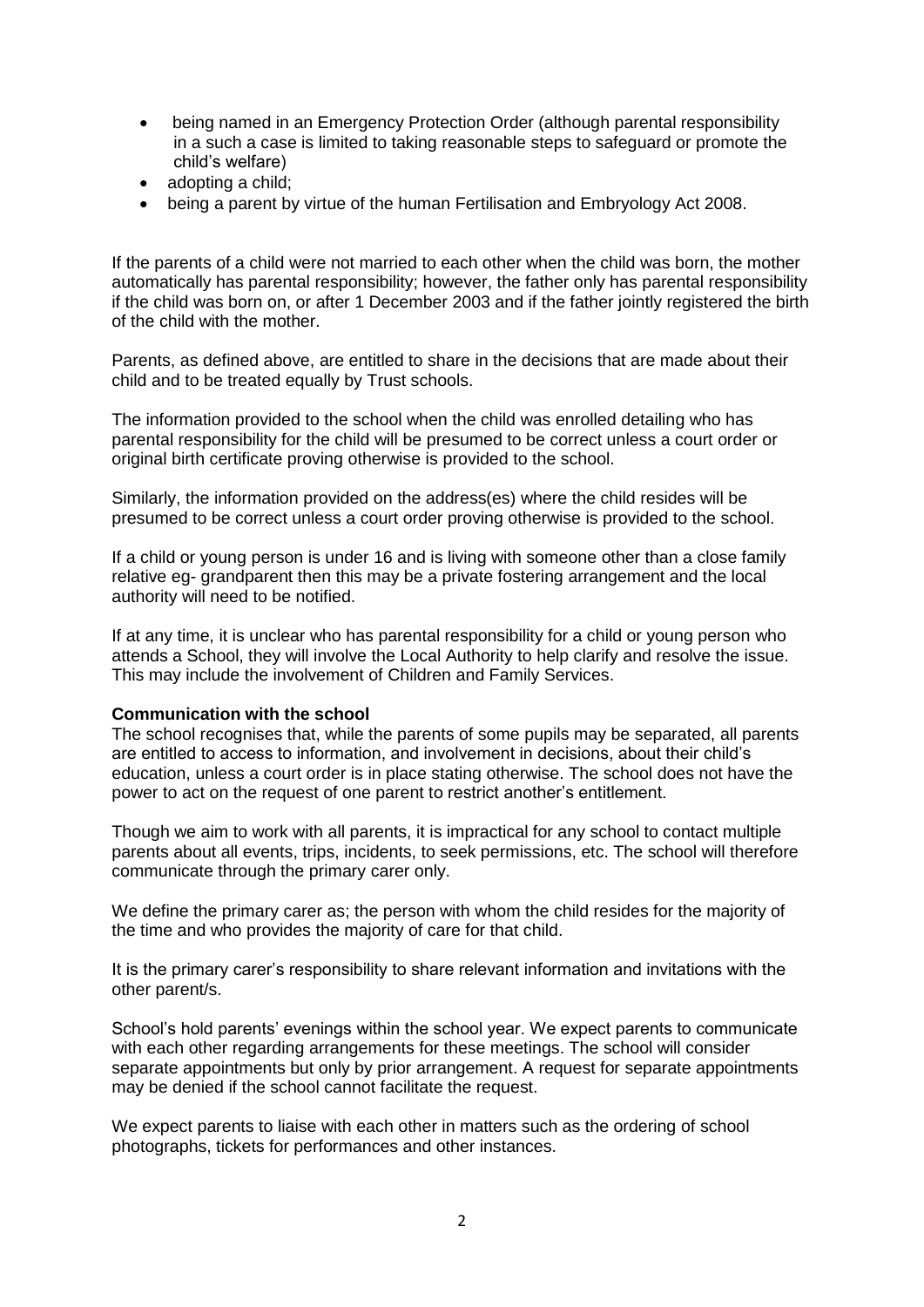If the child is subject to a joint residence order and the school's records formally capture that the child resides at two addresses, then annual reports will be sent to both addresses.

If, for any reason, the above is not possible, the school will endeavour to liaise with all parents to produce a written communication agreement, outlining clearly how information and other arrangements will be communicated to all parties. Until and unless a communication agreement is in place, the school will continue to communicate through the primary carer.

#### **The School's Responsibilities**

All Trust schools fully recognise their responsibilities; the welfare of the child is at the heart of all we do and we will always prioritise the child's interests above those of the parents.

Schools will maintain their open door policy with all parents, and the class teacher and/or Head Teacher will be available, by appointment, to discuss any issues or concerns parents may have in relation to their child or children's education. However schools will not provide additional updates or reports, beyond the usual scheduled parents' meetings and reports, unless directed to do so by the court or Children and Family Services.

Head Teachers and Senior Leadership Teams maintain the right to discontinue any or All of this policy, if it is deemed to be significantly against the child's best interests. Court orders or orders banning parents from the school site may also require the school to discontinue any or all of this policy.

#### **Parents' Responsibilities**

Parents should resolve issues around estrangement, contact and access to information without involving the school directly. Issues of estrangement are a civil/private law matter and schools cannot be involved in providing mediation, helping an estranged parent to communicate with their child or children, or using the school premises for purposes of contact.

Should there be disagreement between separated parents; the school may advise the parent/s to contact solicitors, the police or Children and Family Services.

It is the responsibility of the parents to inform the school when there is a change in family circumstances. Schools must be kept up to date with contact details, arrangements for collecting children and emergencies. Schools will, however, recognise the sensitivity of some situations and, as far as possible, will maintain the level of confidentiality requested by parents.

## **Appendix 1**

#### **Releasing a child or children of separated parents from school**

Arrangements for releasing a child from school must be agreed by all parents, in writing, in advance.

The School cannot prevent a parent collecting a child, unless there is a court order restricting contact or it would be in contravention of any access agreement.

If one parent seeks to remove a child from school in contravention of the agreed arrangements, and the parent who normally collects the child has not consented, we may refuse to release the child while we endeavour to reach an agreement. However, we will not mediate between parents.